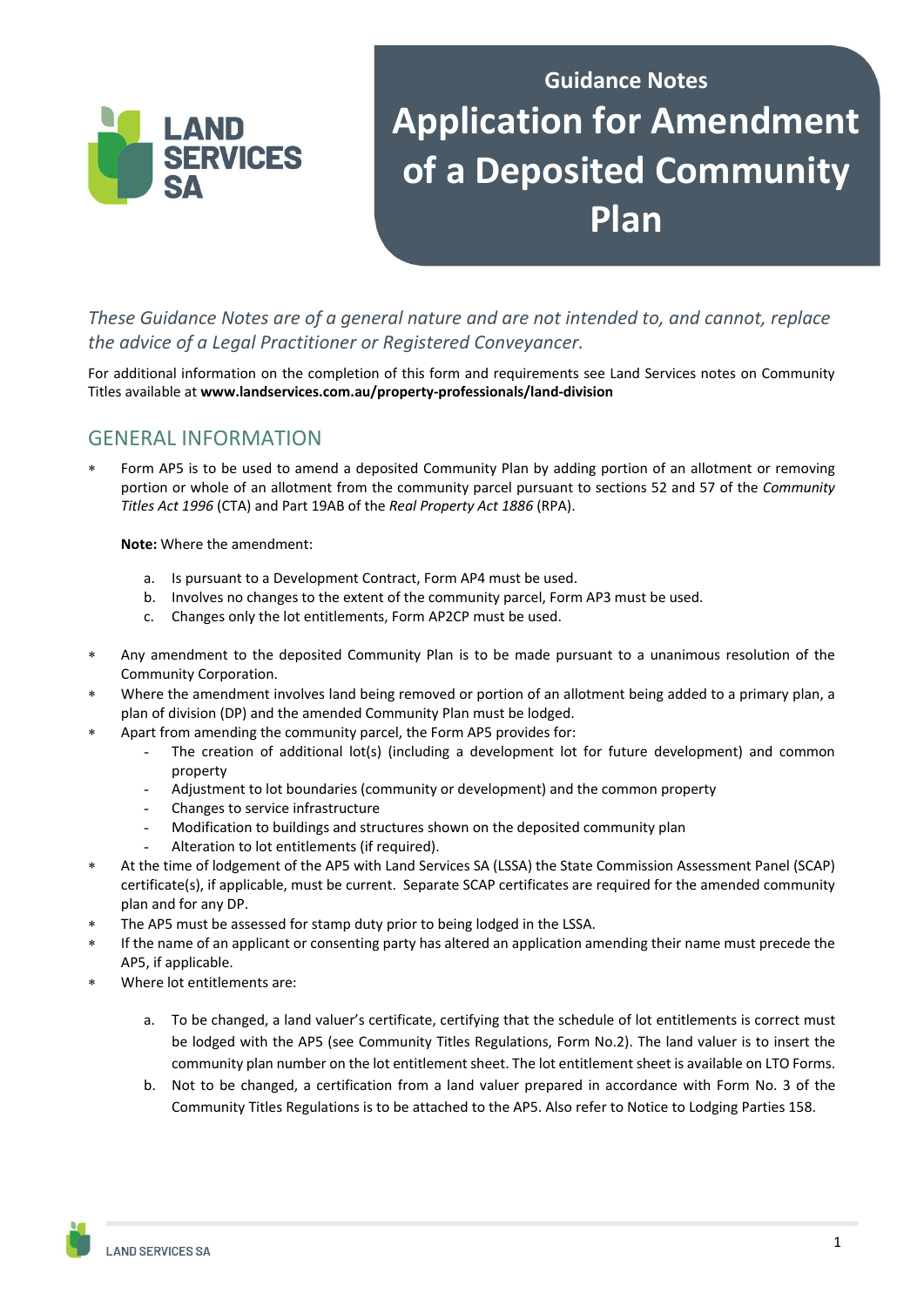If a lot's lot entitlement changes by more than + 10% of the proportion of the aggregate of the lot entitlements for the plan. A copy of the unanimous resolution, being a copy of the minutes, certified by an officer of the Community Corporation must be attached to the AP5. The form of certification is:

*"This is a copy of the resolution of the corporation referred to in the attached application.*

*…………………………………………*

*[Signature of officer of the Community Corporation]"*

- Each page must be numbered consecutively, e.g. 1 of 10, 2 of 10.
- All handwriting must be in permanent, dense, rapid drying black or blue ink.
- Each page must be printed double sided, where possible.

# EXPLANATION OF FORM

#### **Heading**

Insert the amended community plan and, if applicable, DP:

- Plan number
	- Development Number

#### Land Description

Include reference to all titles (e.g. Whole of the land in CT Volume … Folio….) affected by the amendment this includes titles for:

- The parcels in the community plan affected by the amendment and the land in the accompanying DP, if applicable (if portion of certificate of title then describe precisely eg; Lot 1 in CP 60000 being portion of the land in CT Vol 5000 Folio 3)
- Land affected by the creation, variation, extinguishment of a right of way or easement
- Land affected by any additional encroachments.

# Applicant(s)

Insert the full name and address of the:

- Community Corporation
- Registered proprietor(s) of adjoining land for the land being added or removed from the community parcel.

Any change of address of the Corporation must be authorised by the local council either by inclusion in the DAC certificate or by letter attached to the AP5 signed by an authorised officer of the council.

## Application to Registrar-General

- In (1):
	- Insert the number of the community plan being amended
	- Cross through the inapplicable and, if required, show the relevant sheet numbers being replaced or added in the format of 3 of 4 or 5 of 10.
- If the Lot entitlements are not being changed, strike through (2).
- In (3), strike through the inapplicable. If (a) remains then a photocopy of the existing Scheme Description reendorsed by the relevant development authority (eg; LGA Council) is required. If (b) remains a form LF2 with the appropriately amended scheme description in accordance with the CTA must be lodged.
- If a DP is not being lodged, strike through (6).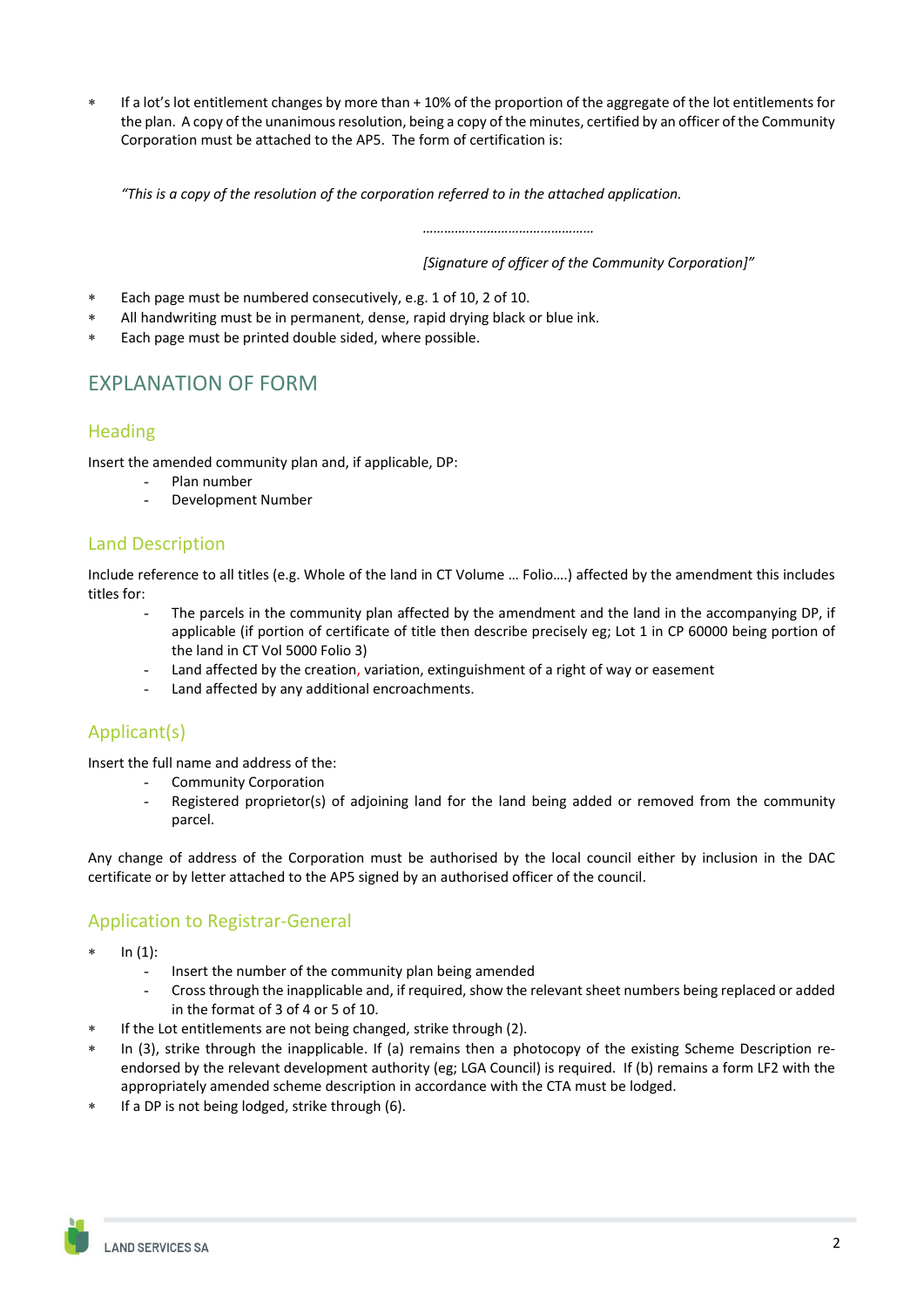## Schedule of Mode of Issue

The Mode of Issue is to show the details for all of the new titles to be issued as a result of the amendment. This includes titles issuing for affected lots in the community plan, Common Property, Allotments in the DP, Public Roads, Reserves, Certificates of Title affected by any additional Encroachment or affected by the creation, variation or extinguishment of an easement and Easement in Gross.

### *Parcel Identifier/CT reference*

Insert the land description for all new titles being issued e.g. 1, Common Property, CT 5678/23,

#### *Full name, address and mode of holding*

Show the full name, address and mode of holding (if required) of the proprietor(s) for the titles to be issued

#### *Estates or Interests*

State all of the registered interests against the affected parcel after registration of the AP5.

The registered interests must be disclosed accurately and in the required order to indicate if the estate or interest covers all or portion of the land in the resultant parcels.

For example

 L 5236421 (shop1 in F226425) AG 602389 of portion M 8245226

When no estates or interests exist, insert "Nil".

Note – Easements are not shown in this column.

### Details of Transaction(s) (Applicant(s) Only)

Set out the actions required to affect the applicant's interest on amendment of the community plan and, if applicable, deposit of the DP**.**

Consideration/Value to be included for stamp duty purposes

## Schedule of Easements created by Amendment of the Plan of Community Division and the Deposit of the Plan of Division

- Service (statutory) easements are not to be included.
- If only short form easements are to be created delete the long form statement. Similarly, if only long form easements are to be created delete the short form easements. If no easements are to be created strike through both.
- **SHORT FORM** do not express in full, as the easement set out in the accompanying plan(s) will be created on the deposit of the DP and amendment of the deposited community plan. Note: - A short form easement is one set out with the exact wording as set out in the 5th and 6th schedules of the RPA.
- **LONG FORM** set out the right in full when no short form clause is used on the plan. (The easement note on the plan will indicate the general purpose of the easement.)

## Certificate of Consent to the Amendment of a Deposited Community Plan

- Persons who must consent include:
	- a. Registered Proprietor(s) of the Lots affected by the Amendment (who is not an Applicant)
	- b. Registered interest(s) of the lots affected by the amendment and the land in the DP.
	- c. Registered proprietor(s) and registered interest(s) for any affected land outside of the community parcel and the DP e.g. existing easement's position being varied.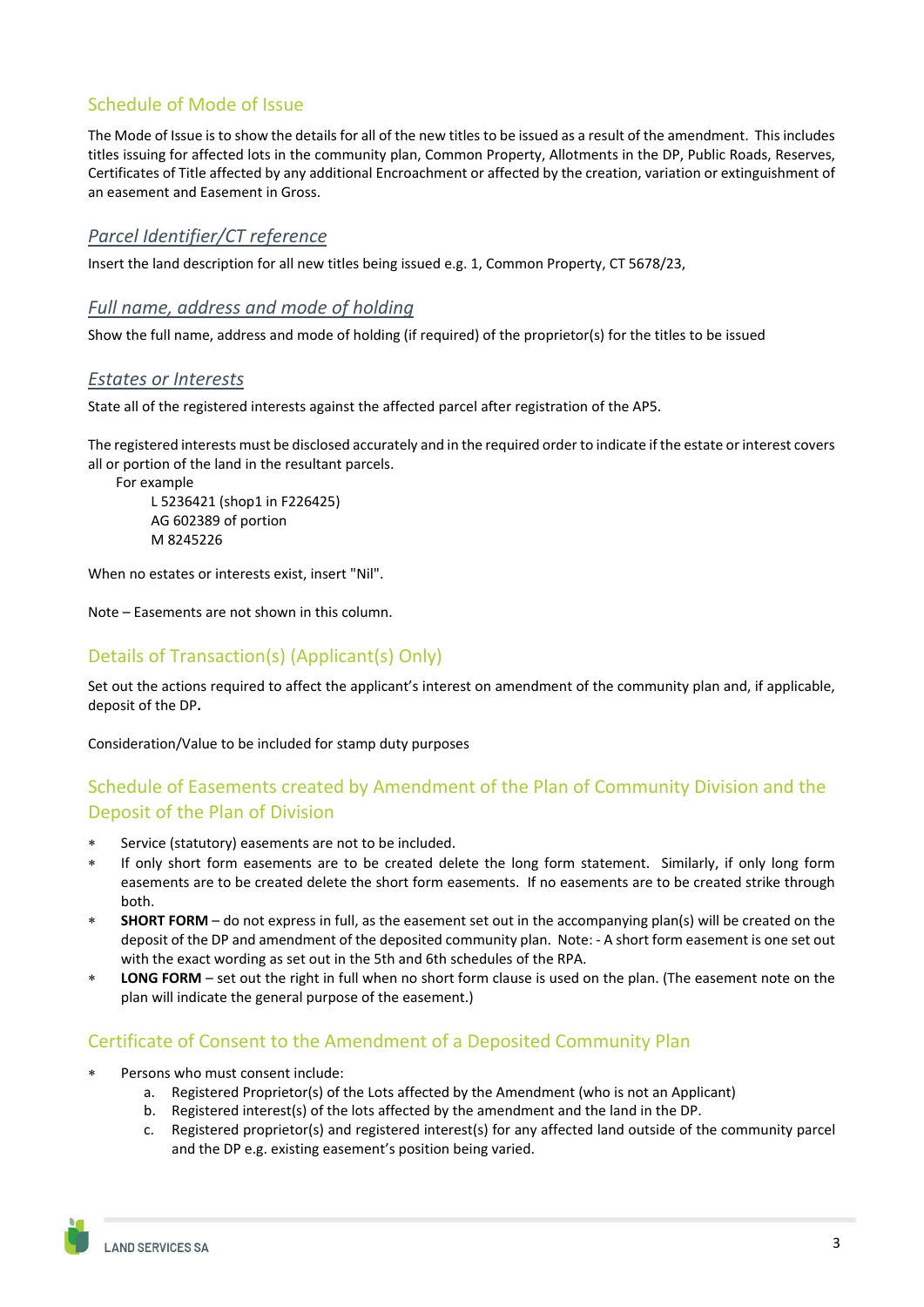- d. Registered proprietor(s) of the land affected by a new encroachment as a result of the amendment.
- e. Registered interest(s) of any existing lot where the relative value of their lot entitlement in relation to the existing lots has changed more than + 10%.
- If a lease is being extended, this should be defined precisely, the lease is to be over and separate consents forms will be required from the lessee and lessor.

#### *Consenting party*

Show consenting party's full name, including if a company their ACN or ABN, and their address.

#### *Nature of estate or interest held*

State the nature of the estate or interest held (i.e. Registered proprietor of CT, Mortgagee, etc)

#### *Statement of Effect on estates or interests of consenting parties*

Insert Interest affected (e.g. CT 5678/23, M 34567812, L 6785892, etc.)

Show effect on the interest by selecting or striking through the statement(s) shown or if the statements do not cover the situation insert the applicable wording e.g. Amendment to Lot Entitlement for Lot 23. Note: If statutory encumbrance (e.g. Land Management Agreement) is adjusted additional certification is required. See NTLP 158.

If there is no effect insert NIL. Do not use N/A.

Insert consideration/value for stamp duty purposes.

#### *Consent to amendment*

In (1) insert the number of the community plan being amended in (a). If there is no change to the Lot entitlements, cross through (b)

Must be dated.

# EXECUTION BY APPLICANTS AND CONSENTING PARTIES

If the party executing is the Community Corporation, the corporation is to affix their common seal in accordance with Section 73 of the CTA.

If the party executing is a natural person who is signing in his or her own right, he or she must sign his or her usual signature in the place indicated on the form. A different format must be used where a person is not signing in his or her own right (e.g. he or she is signing as attorney for the party).

Pursuant to Section 267 of the RPA, the witness must be aged 18 years or over and must know the executing party personally or have satisfied him or herself as to their identity. The witness cannot be a party to the instrument. The witness must sign his or her name and print his or her full name, address and business hours telephone number legibly beneath his or her signature.

Pursuant to Section 268 of the RPA, a witness is guilty of an offence if he or she does not know the person executing the instrument personally and has no reasonable ground on which to be satisfied as to the person's identity, OR knows or has reasonable grounds for suspecting that the person signing the instrument is not a party to the instrument or does not have the authority to sign on behalf of the party.

- *Maximum Penalty ‐ \$5,000 or 1 year imprisonment*.

If the party executing is a body corporate it may execute in any manner permitted by law.